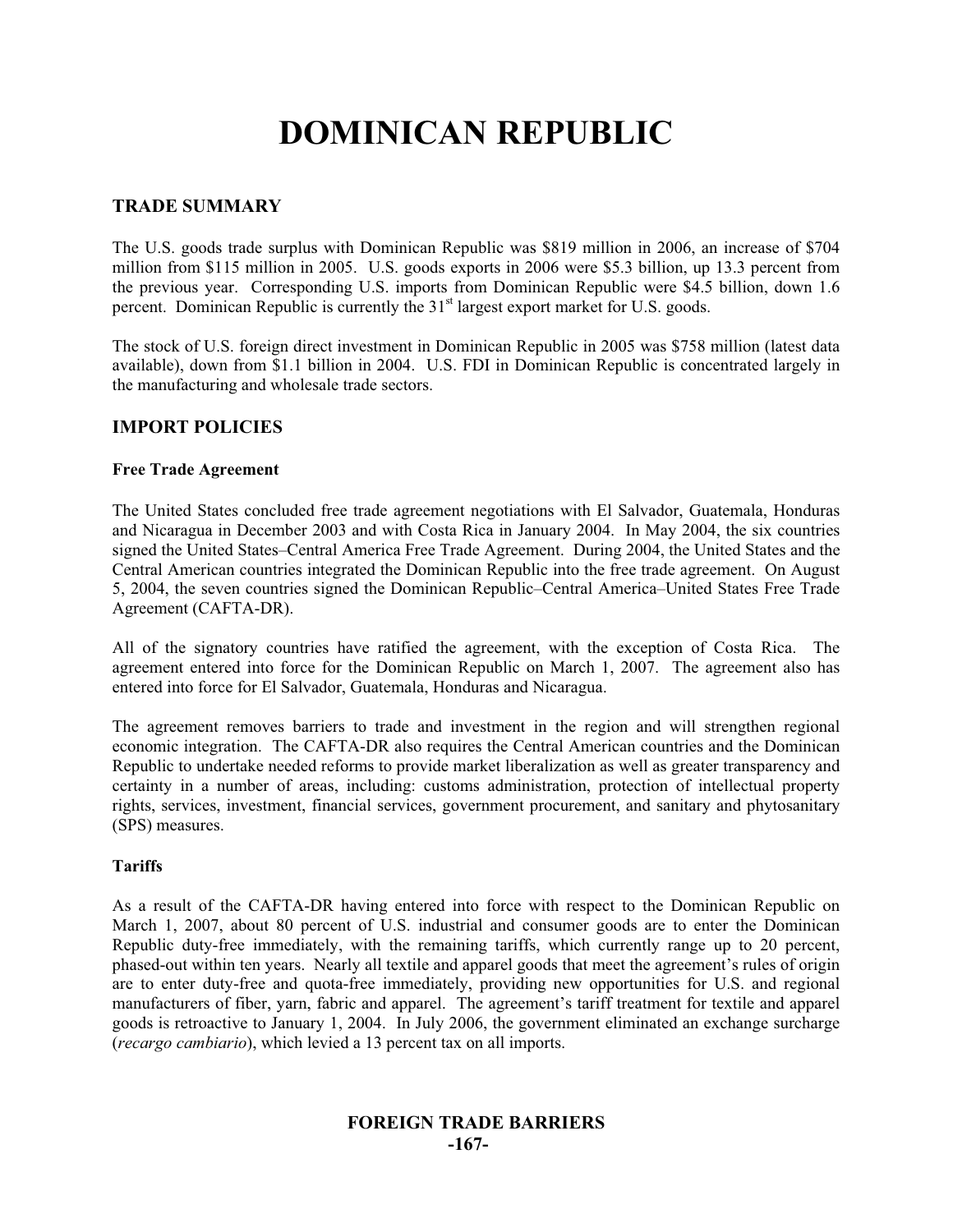Under the CAFTA-DR, more than half of U.S. agricultural exports are to enter the Dominican Republic duty-free immediately. The Dominican Republic will eliminate its remaining tariffs on nearly all agricultural goods within 15 years. The tariffs for rice, chicken leg quarters and dairy products are to be phased-out within 20 years. The Dominican Republic applies a 20 percent tariff on U.S. frozen french fries and dehydrated potatoes, which will be phased-out within five years for frozen french fries and ten years for dehydrated potatoes. For the most sensitive products, tariff-rate quotas (TRQs) will permit some immediate duty-free access for specified quantities during the tariff phase-out period, with the dutyfree amount expanding during that period.

#### **Non-Tariff Measures**

Customs Department policies and procedures frequently provoke complaints by businesses, and arbitrary clearance requirements sometimes delay the importation of merchandise for lengthy periods. On July 1, 2001, the Dominican Republic agreed to apply the World Trade Organization (WTO) Agreement on Customs Valuation whereby all imported goods from WTO Member countries pay duties according to the transaction value. The Dominican Republic requested and received authorization from the WTO to exclude 31 items. Duties on the excluded products are assessed on the basis of a minimum "reference value" assigned by Dominican Customs. U.S. exporters have reported that Dominican Customs has often used the list of reference values for non-excluded items rather than accept commercial invoices as it is supposed to.

On July 11, 2006, the Deputy Director of Customs announced that Customs would make adjustments to reference values due to high levels of undervaluation by businesses. Dominican importers and associations have complained to the U.S. Embassy that Dominican Customs has increased reference values for all products entering the country. For printing and graphics, Customs has increased assigned values approximately 30 percent over invoice values. Plastics and resins are being assigned values that are 20 percent to 30 percent higher than their invoice values and assigned values for automobiles have increased by 30 percent to 60 percent over previous valuations. In addition, for 2006 the government created an additional 17 percent tax on the first "*matricula*" (registration document) for all vehicles.

In July 2006, the Dominican Congress enacted a law providing autonomy to Dominican Customs but stating that Customs no longer has an allotment from the National Budget to support its operations. Instead, the institution must now rely on a percentage of aggregate tariff revenues and funds generated by service fees to support its operations. As a result, a service fee based on the value of all merchandise that enters the Dominican Republic was implemented by Customs. The business community complained that the fee was inconsistent with WTO and CAFTA-DR rules. In November 2006, the Dominican Congress modified the law to provide that the service fees would be specific fees, rather than value-based fees. In December 2006, Dominican Customs promulgated new regulations establishing specific fees based on weight and volume.

On October 31, 2005, the United States and the Dominican Republic signed a Customs Mutual Assistance Agreement that allows customs officials to exchange information, intelligence, and documents designed to help prevent customs offenses. The agreement provides a basis for cooperation and investigation in the areas of trade fraud, money laundering, smuggling, export controls and related security. The United States recently donated non-intrusive (X-ray) verification equipment that will upgrade and expedite the verification process. Dominican Customs is in the process of expanding the project by either purchasing or leasing additional equipment.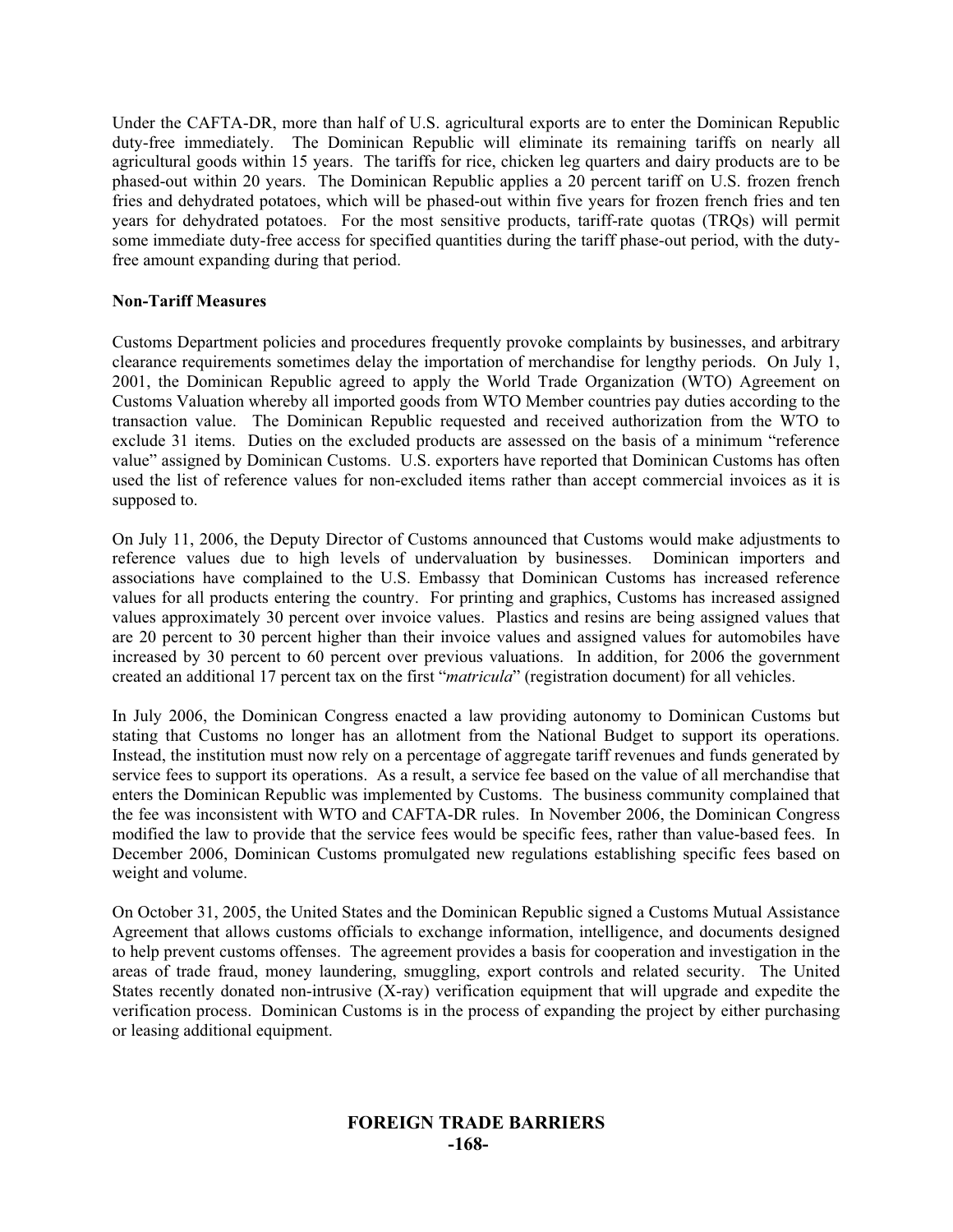# **STANDARDS, TESTING, LABELING AND CERTIFICATION**

Sanitary permits have been used in the Dominican Republic as import licenses to control import levels of selected commodities and products. The lengthy and unpredictable approval process for sanitary permits for shipments of U.S. meat and dairy products has been a serious problem for importers. In connection with the implementation of the CAFTA-DR, the Dominican Republic issued regulations that would discontinue this practice.

In addition, the Ministry of Agriculture and Livestock enforces sanitary measures that appear to be inconsistent with international standards and not based on science (e.g., zero tolerance for salmonella on raw meat and poultry products and for Tilletia sp. on shipments of U.S. rice). When the United States and Central America launched the free trade agreement negotiations, they initiated an active working group dialogue on SPS barriers to agricultural trade to facilitate market access that met in parallel with the negotiations. Through the work of this group, the Dominican Republic has committed to resolve specific measures restricting U.S. exports to the Dominican Republic. In addition, for beef, pork and poultry, the Dominican Republic agreed to recognize the equivalence of the U.S. food safety and inspection system, thereby eliminating the need for plant-by-plant inspections.

# **GOVERNMENT PROCUREMENT**

The Dominican Republic is not a signatory to the WTO Agreement on Government Procurement. Suppliers have complained that Dominican government procurement is not conducted in a transparent manner and that corruption is widespread.

The CAFTA-DR requires the use of fair and transparent procurement procedures, including advance notice of purchases and timely and effective bid review procedures, for procurement covered by the agreement. Under the CAFTA-DR, U.S. suppliers are to be permitted to bid on procurements of most Dominican government entities, including key ministries and state-owned enterprises, on the same basis as Dominican suppliers. The anti-corruption provisions in the agreement require each government to ensure under its domestic law that bribery in trade-related matters, including in government procurement, is treated as a criminal offense or subject to comparable penalties.

# **EXPORT SUBSIDIES**

The Dominican Republic does not have export promotion schemes other than the tariff exemptions for inputs given to firms in the free trade zones. Under the CAFTA-DR, the Dominican Republic may not adopt new duty waivers or expand existing duty waivers conditioned on the fulfillment of a performance requirement (e.g., the exportation of a given level or percentage of goods). The Dominican Republic may maintain existing duty waiver measures through 2009 provided such measures are consistent with its WTO obligations.

# **INTELLECTUAL PROPERTY RIGHTS (IPR) PROTECTION**

While recently enacted Dominican laws provide for sanctions to protect copyrighted works and have improved the regulatory framework for patent and trademark protection, U.S. industry continues to cite lack of IPR enforcement as a major concern. There has been improved coordination to stop television broadcast piracy among various government agencies including the Secretariat of Industry and Commerce, the Attorney General's Office, the Patent Office and the Copyright Office. To implement CAFTA-DR requirements, the Dominican government passed legislation in November 2006 to strengthen

#### **FOREIGN TRADE BARRIERS**

**-169-**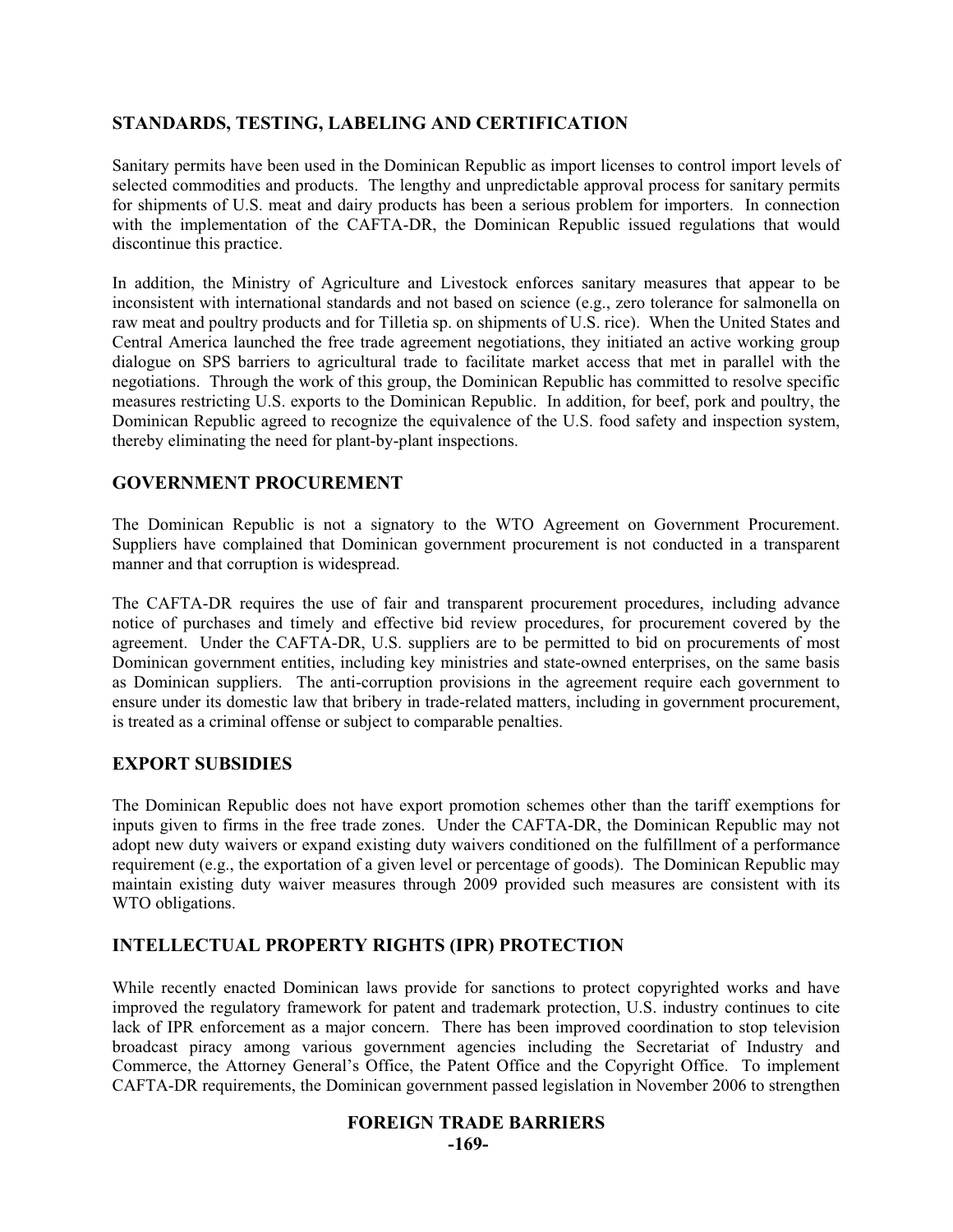its IPR protection regime by, for example, requiring authorities to seize, forfeit, and destroy counterfeit and pirated goods and the equipment used to produce them. The CAFTA-DR mandates both statutory and actual damages for copyright and trademark infringement, measures that help ensure that monetary damages can be awarded even when it is difficult to assign a monetary value to the infringement.

#### **Patents and Trademarks**

The U.S. pharmaceutical industry has expressed concern that the sanitary authority of the Dominican Republic Department of Health continues to approve the import, export, manufacture, marketing and/or sale of pharmaceutical products that are infringing copies of patented products registered in the Dominican Republic. The Industrial Property Law, which was overhauled in 2000, has not often been applied in legal proceedings, so the effectiveness of the law has not been thoroughly tested.

The CAFTA-DR requires that test data submitted to the Dominican government for the purpose of product approval be protected against unfair commercial use for a period of five years for pharmaceuticals and ten years for agricultural chemicals. Legislation providing for this protection was passed in November 2006.

#### **Copyrights**

Despite a strong copyright law, the appointment of a specialized IPR prosecutor with nationwide jurisdiction and some improvement in enforcement activity, piracy of copyrighted materials remains common. Audio recordings and software are often copied without authorization. While the authorities have made efforts to seize and destroy such pirated goods, U.S. industry representatives point to lengthy delays when cases are submitted for prosecution.

#### **SERVICES BARRIERS**

Over the last few years, the Dominican Republic has taken steps to reform and liberalize the financial services sector. In October 2002, the Dominican Republic passed a monetary and financial law that provides for national treatment of investors in most of the financial services sector. The law establishes a regulatory regime for monetary and financial institutions, and provides for participation of foreign investment in financial intermediary activities in the Dominican Republic. The Dominican Republic ratified the 1997 WTO Financial Services Agreement and its monetary and financial law appears to go beyond the commitments of the WTO agreement.

The Dominican Republic has committed to allowing foreign banks to establish branches or local companies with up to 100 percent foreign equity to supply services in deposit-taking, lending and credit cards. Branches of foreign banks have a phase-in period of six years from 2004 to establish sufficient locally held capital to meet the same requirements that are applied to domestic banks. A foreign insurance company can establish a wholly owned subsidiary. Under the CAFTA-DR, U.S. financial service suppliers are to be allowed to establish subsidiaries, joint ventures or branches for banks and insurance companies. In addition, U.S.-based firms will be permitted to supply insurance on a crossborder basis, including reinsurance; reinsurance brokerage; and, marine, aviation, and transport insurance.

#### **INVESTMENT BARRIERS**

Existing Dominican legislation does not contain effective procedures for settling disputes arising from government actions with respect to foreign investors. Dominican expropriation standards are not

# **FOREIGN TRADE BARRIERS**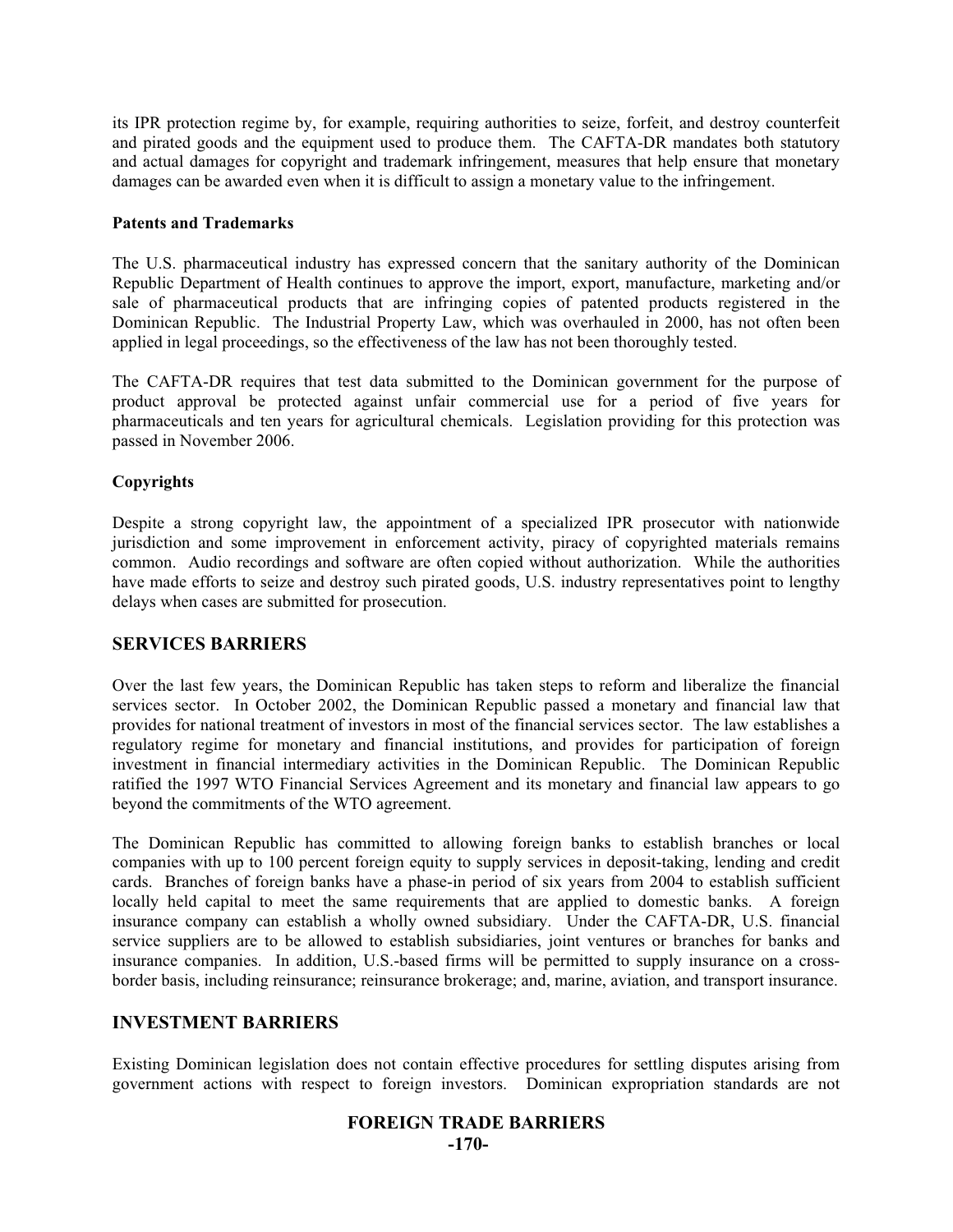consistent with international law standards and numerous U.S. investors have had disputes related to expropriated property. Subsequent to United States-Dominican Trade and Investment Council meetings in October 2002, the Dominican government set out to examine outstanding expropriation cases for possible resolution under a 1999 law. With assistance from USAID, the Dominican government identified and resolved 248 cases.

The Dominican Republic implemented the New York Convention on Recognition and Enforcement of Foreign Arbitral Awards (the New York Convention) in August 2002. The New York Convention provides courts a mechanism to enforce international arbitral awards. In a case that was recently concluded, Dominican lower courts had declined to recognize the authority of an international arbiter specified in a contract between a U.S. firm and a Dominican consulting firm. The case was on appeal to the Dominican Supreme Court when the parties decided to settle out of court. In another instance, the Dominican Supreme Court ruled in favor of an investor whose land and businesses were expropriated from the government. To date, the government only returned the investor's land which constituted the smaller of the two investments.

Under the CAFTA-DR, all forms of investment are protected including enterprises, debt, concessions, contracts and intellectual property. In almost all circumstances, U.S. investors enjoy the right to establish, acquire and operate investments in the Dominican Republic on an equal footing with local investors. Among the rights afforded to U.S. investors are due process protections and the right to receive a fair market value for property in the event of an expropriation. Investor rights are protected under the CAFTA-DR by an effective, impartial procedure for dispute settlement that is fully transparent. Submissions to dispute panels and panel hearings will be open to the public, and interested parties will have the opportunity to submit their views.

## **ELECTRONIC COMMERCE**

Law 126-02 enacted in 2002 regulates electronic commerce, documents and digital signatures. The CAFTA-DR includes provisions on electronic commerce that reflect the issue's importance to global trade. Under the CAFTA-DR, the Dominican Republic has committed to provide non-discriminatory treatment of U.S. digital products, not to impose customs duties on digital products transmitted electronically, and to work together with the United States in policy areas related to electronic commerce.

#### **OTHER BARRIERS**

U.S. companies complain about a lack of transparency and corruption in many sectors. In addition, the judicial process in the Dominican Republic can be lengthy and unpredictable, creating uncertainty for U.S. companies. For example, a Dominican Supreme Court decision regarding the imposition of taxes on airlines was issued in 1999, stating that the Dominican Congress by law must approve any new taxes. Yet a seemingly contradictory resolution was issued in October 2006 by the Dominican civil aviation authority, which imposed without Dominican Congressional approval a tax on all airlines to be paid in U.S. dollars. The 2006 resolution is currently being challenged in the Dominican courts. The CAFTA-DR will enhance transparency, predictability and the rule of law in virtually all areas of trade and investment. In connection with the implementation of the CAFTA-DR, the Dominican Congress approved anti-corruption provisions under its domestic law that ensure that bribery in trade-related matters is treated as a criminal offense or is subject to comparable penalties.

# **FOREIGN TRADE BARRIERS -171-**